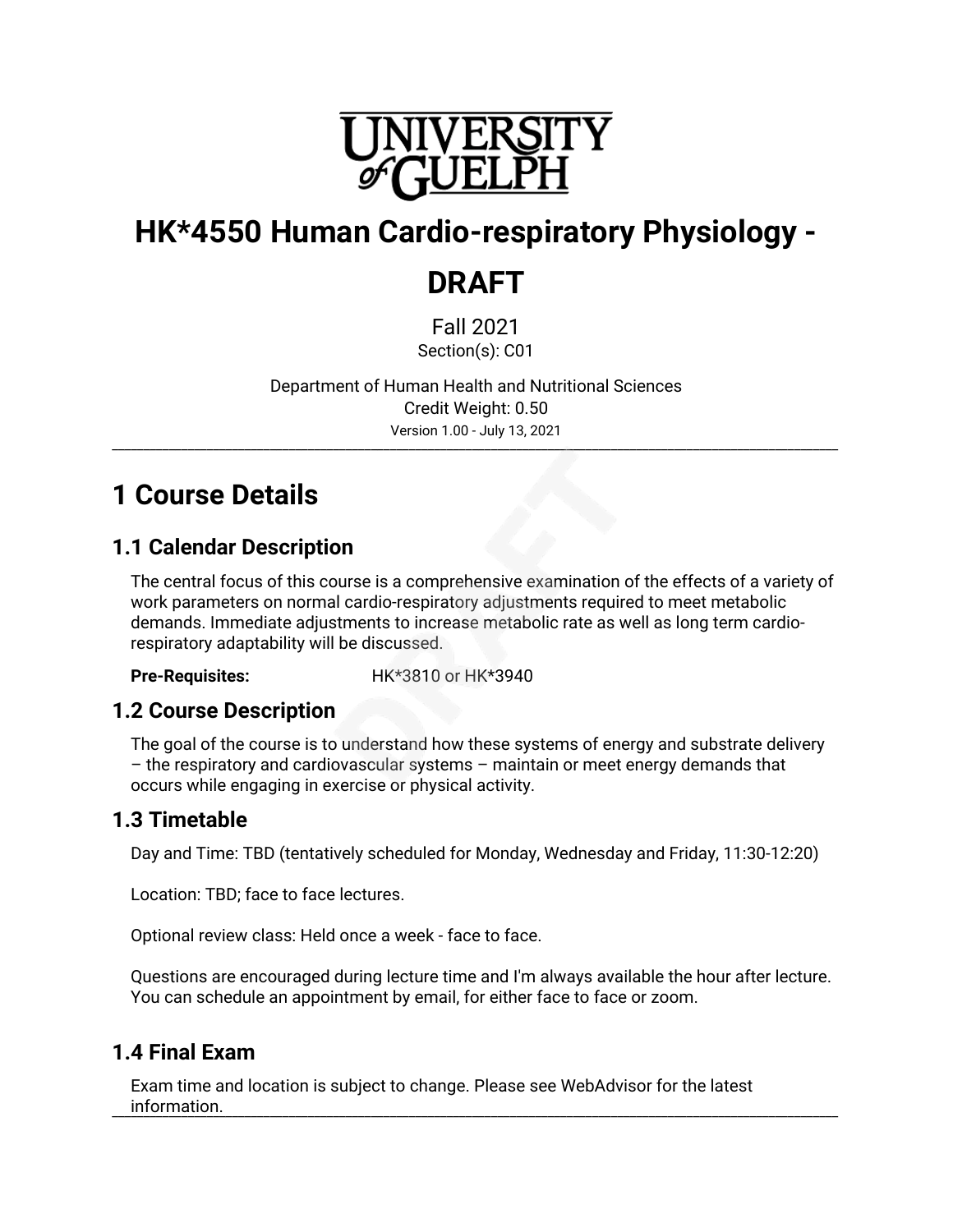## **2 Instructional Support**

#### **2.1 Instructional Support Team**

| Instructor:          | Dr. Jeremy Simpson                                                                          |  |  |  |
|----------------------|---------------------------------------------------------------------------------------------|--|--|--|
| Email:               | jeremys@uoguelph.ca                                                                         |  |  |  |
| Telephone:           | 5198244120 x56629                                                                           |  |  |  |
| Office:              | <b>ANNU 349</b>                                                                             |  |  |  |
| <b>Office Hours:</b> | • A weekly time will be set aside for face to face Q&A<br>session<br>• By email appointment |  |  |  |

#### **2.2 Teaching Assistants**

| <b>Teaching Assistant:</b> | Jade Marrow         |
|----------------------------|---------------------|
| Email:                     | jmarrow@uoguelph.ca |

## **3 Learning Resources**

This course will consist of 12 weeks of lectures (3 lectures per week, each lasting 50 minutes). The course is taught in lecture format with handouts of lecture notes available online.

\_\_\_\_\_\_\_\_\_\_\_\_\_\_\_\_\_\_\_\_\_\_\_\_\_\_\_\_\_\_\_\_\_\_\_\_\_\_\_\_\_\_\_\_\_\_\_\_\_\_\_\_\_\_\_\_\_\_\_\_\_\_\_\_\_\_\_\_\_\_\_\_\_\_\_\_\_\_\_\_\_\_\_\_\_\_\_\_\_\_\_\_\_\_\_\_\_\_\_\_\_\_\_\_\_\_\_\_\_\_\_\_\_\_\_

#### **3.1 Additional Resources**

#### **Respiratory Physiology: The Essentials. (Textbook)** West, JB. and Luks **Respiratory Physiology: The Essentials.** 10th Ed,

Lippincott, Williams, Wilkins (LWW), Baltimore, 2012.

\$60.00 for used and \$80.00 for new

(9th edition was published in 2011 and contains much of the same information that we will be using in this course; copies are also available at the library reserve)

#### **Cardiovascular Physiology (Textbook)**

Mohrman, DE, & LJ Heller. **Cardiovascular Physiology**. 9th Ed. Lange Physiology Series, McGraw-Hill, Toronto. 2018. ~\$40.00 for used and \$52.00 for new

7th edition was published in 2010 and 8th edition was published in 2014 (copies are also available at library reserve)

\_\_\_\_\_\_\_\_\_\_\_\_\_\_\_\_\_\_\_\_\_\_\_\_\_\_\_\_\_\_\_\_\_\_\_\_\_\_\_\_\_\_\_\_\_\_\_\_\_\_\_\_\_\_\_\_\_\_\_\_\_\_\_\_\_\_\_\_\_\_\_\_\_\_\_\_\_\_\_\_\_\_\_\_\_\_\_\_\_\_\_\_\_\_\_\_\_\_\_\_\_\_\_\_\_\_\_\_\_\_\_\_\_\_\_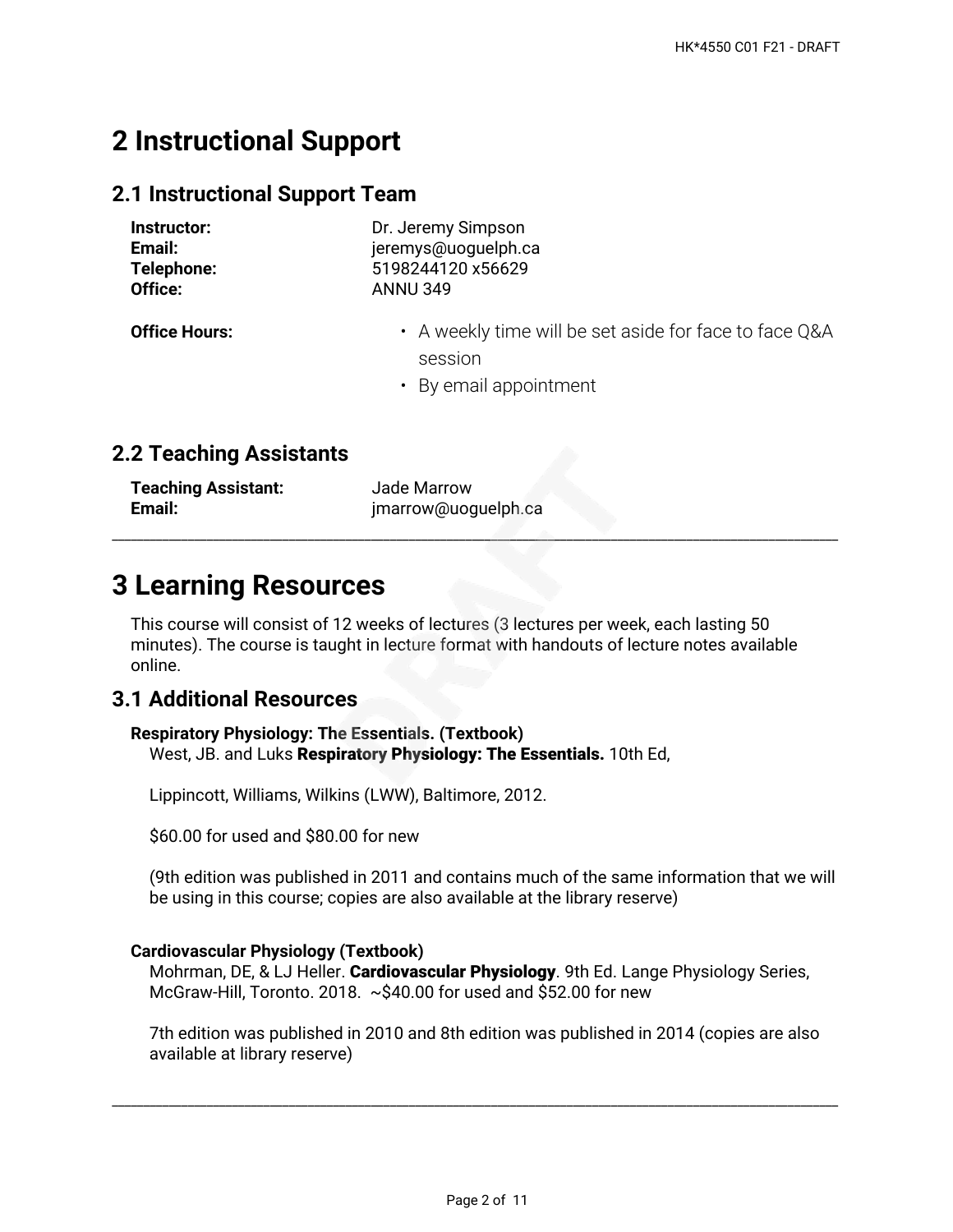## **4 Learning Outcomes**

#### **4.1 Course Learning Outcomes**

By the end of this course, you should be able to:

1. Teaching format: face to face,

1. Identify and explain the different hemoglobin isoforms and be able to demonstrate knowledge of how changes in their ratio impact exercise performance.

2. Demonstrate an understanding of how hemoglobin is acutely and chronically regulated to optimize Oxygen delivery to a working muscle.

3. Analyze the oxygen content of blood in response to various physiological situations.

4. Demonstrate knowledge of how carbon dioxide is transported from a contracting muscle to the lung.

5. Diagram or illustrate the control of ventilation

6. Summarize the structural components of the lung at the cellular level.

7. Demonstrate an ability to analyze oxygen diffusion across the alveolar surface.

8. Understand how blood flow (and resistance) is controlled within the pulmonary circulation. Explain both circulatory and non-circulatory functions of the lung.

9. Describe the limitation of current models and serum markers for studying respiratory function. Define central vs peripheral vs neuromuscular fatigue/failure. Explain direct and indirect measures of muscle function, including what limitations each have in an experimental and clinical setting.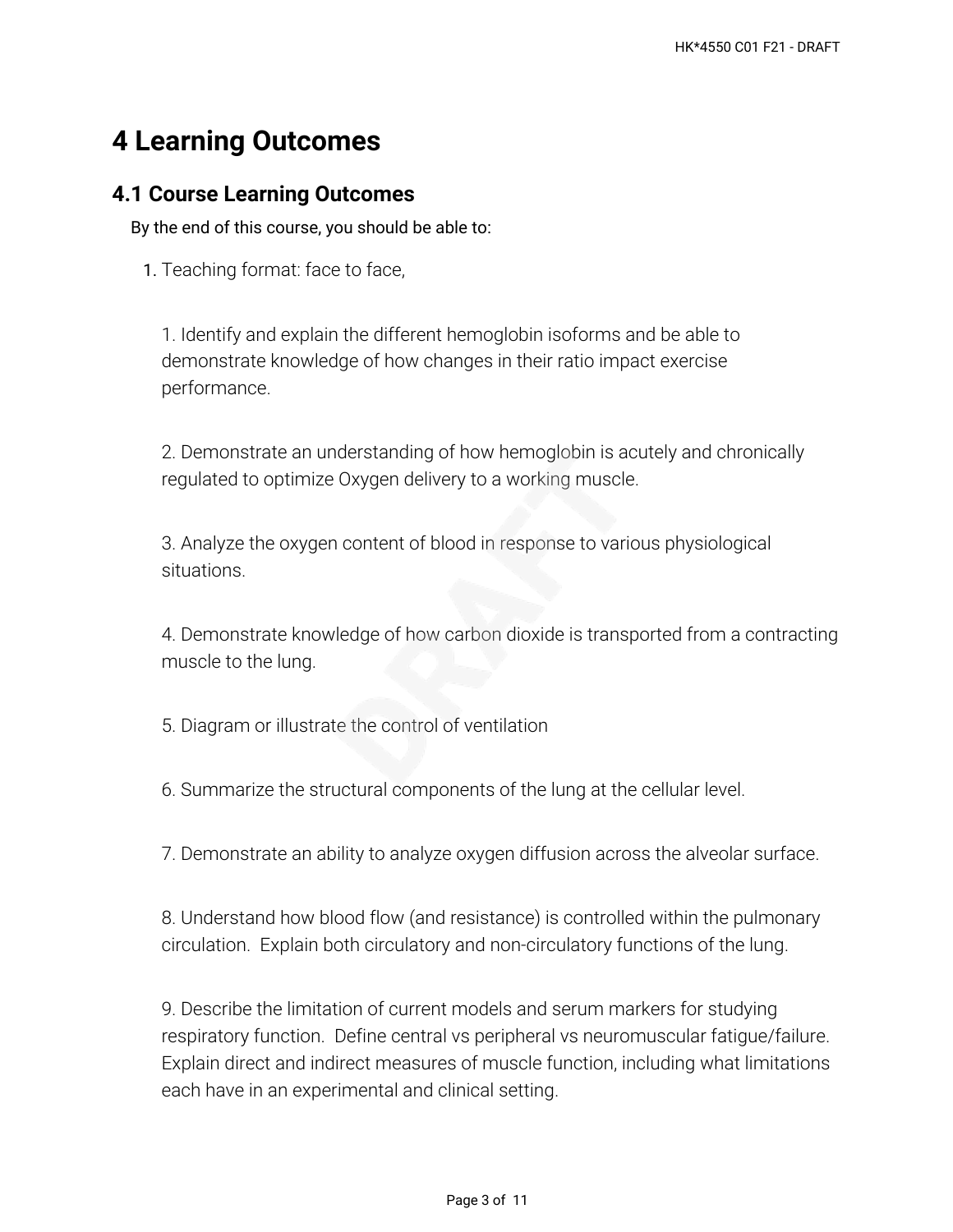10. Evaluate pulmonary system response to various stresses.

11. Summarize the structural components of the Cardio-vascular system

12. Analyze the cardiac cycle through the use of electrocardiogram, echocardiographs and pressure-volume loops.

13. Understand contractile reserve and how it is modulated.

14. Summarize the major cell types of the heart and demonstrate an understanding of their physiological significance.

15. Evaluate cardiac compliance in response to various stresses; Analyze the hypertrophic response of the heart to various stresses.

16. Explain how respiratory physiology affects cardiac physiology and vice versa.

17. Explain how cardiac and respiratory physiology differs from a sex and gender perspective.

18. Develop basic critical thinking skills that correlate the abnormal functions of body systems with the disease process.

19. Develop critical thinking skills for addressing issues around the sex and gender gap in cardiovascular physiology.

\_\_\_\_\_\_\_\_\_\_\_\_\_\_\_\_\_\_\_\_\_\_\_\_\_\_\_\_\_\_\_\_\_\_\_\_\_\_\_\_\_\_\_\_\_\_\_\_\_\_\_\_\_\_\_\_\_\_\_\_\_\_\_\_\_\_\_\_\_\_\_\_\_\_\_\_\_\_\_\_\_\_\_\_\_\_\_\_\_\_\_\_\_\_\_\_\_\_\_\_\_\_\_\_\_\_\_\_\_\_\_\_\_\_\_

## **5 Teaching and Learning Activities**

The lecture material will introduce the physiological concepts using resting and exercise situations to examine how the respiratory and cardiovascular (CV) systems respond to the stress of increasing substrate demand and by-product production while moving about during daily living. The primary goals of the respiratory and CV systems are to maintain the blood gas status and blood pressure in the vascular system within a "normal" or homeostatic range.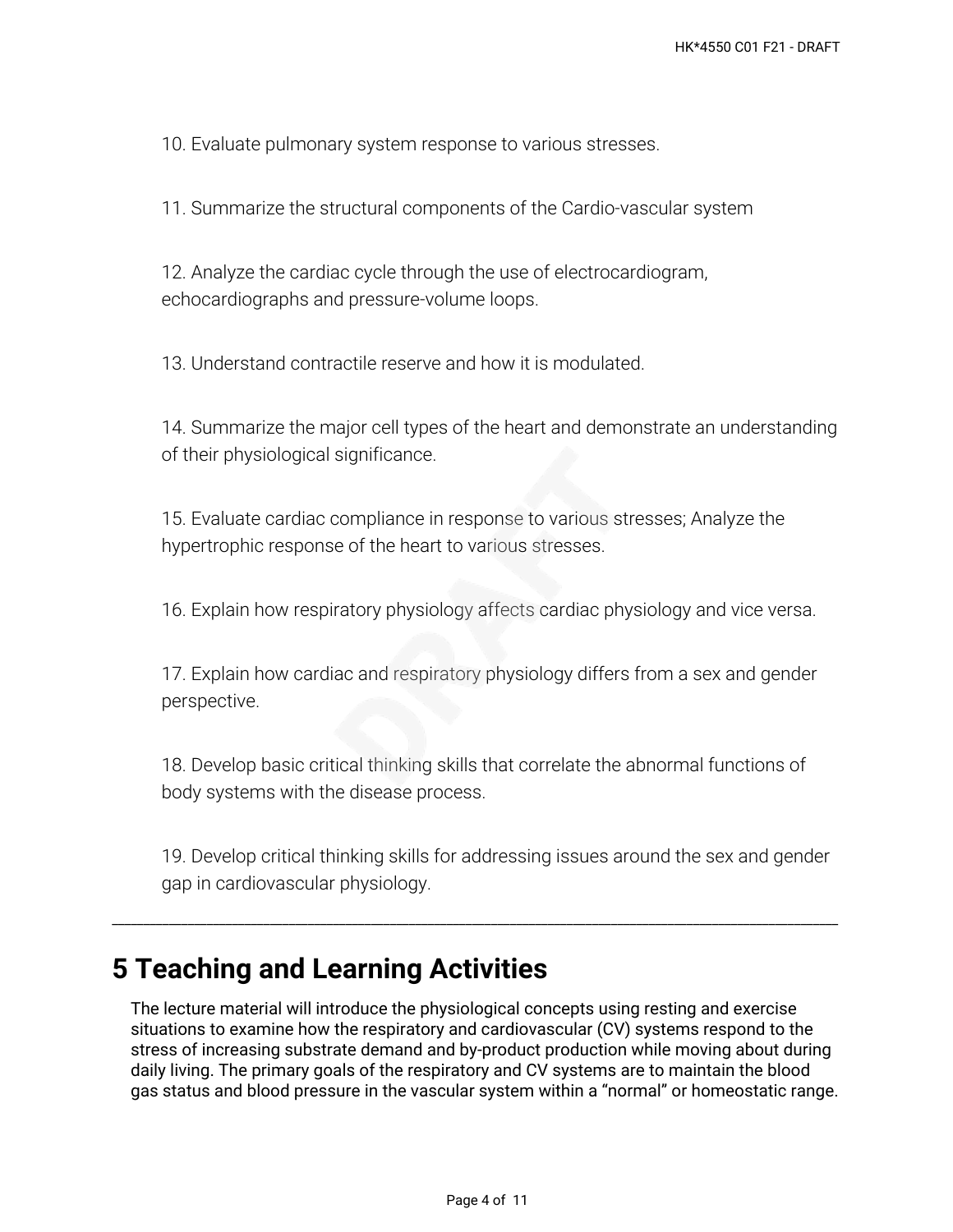#### **5.1 Lecture**

**Topics:** Introduction to Respiratory and Cardiovascular Physiology Interaction with the Environment – Homeostasis, Systems Design, Blood Volume, Factors Limiting Exercise Performance, Control Principles, Carriage of Oxygen and Carbon Dioxide in the Blood.

| <b>Topics:</b><br>Control of ventilation                                 | <b>Respiratory Physiology</b> |  |  |  |  |
|--------------------------------------------------------------------------|-------------------------------|--|--|--|--|
| Structure and function of the lungs                                      |                               |  |  |  |  |
| Ventilation $-$ how gas gets to the lungs                                |                               |  |  |  |  |
| Diffusion - how gas gets across the blood/gas barrier                    |                               |  |  |  |  |
| Lung blood flow - systemic and local                                     |                               |  |  |  |  |
| Ventilation/perfusion relationships                                      |                               |  |  |  |  |
| Mechanics of breathing                                                   |                               |  |  |  |  |
| Acid base regulation and the lung                                        |                               |  |  |  |  |
| Response of the pulmonary system to exercise and exercise training       |                               |  |  |  |  |
| Diseases of the pulmonary system                                         |                               |  |  |  |  |
| <b>Topics:</b><br>Anatomical design and terminology of the CV system     | Cardiovascular Physiology     |  |  |  |  |
| Cardiovascular regulation - maintaining blood pressure                   |                               |  |  |  |  |
| Structure and function of the heart                                      |                               |  |  |  |  |
| Cardiac cycle and the electrocardiogram                                  |                               |  |  |  |  |
| Control of cardiac output.                                               |                               |  |  |  |  |
| Control of peripheral resistance and flow                                |                               |  |  |  |  |
| Longer term regulation of blood pressure - interaction with fluid volume |                               |  |  |  |  |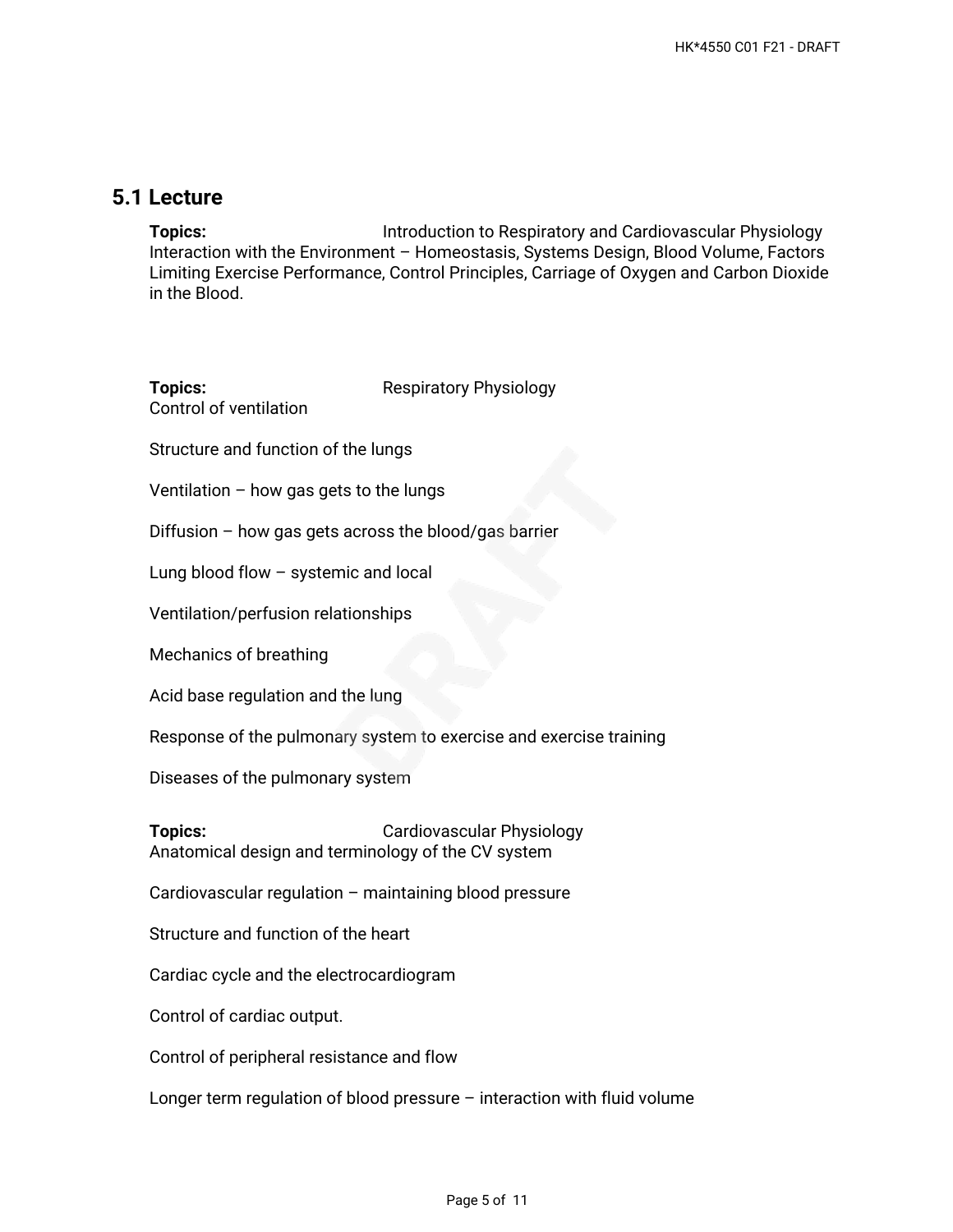Diseases of the cardiovascular system

Response of the CV system to exercise and exercise training

### **5.2 Delivery Format**

Is there a face-to-face component that is required to be successful in the course?: Yes. \_\_\_\_\_\_\_\_\_\_\_\_\_\_\_\_\_\_\_\_\_\_\_\_\_\_\_\_\_\_\_\_\_\_\_\_\_\_\_\_\_\_\_\_\_\_\_\_\_\_\_\_\_\_\_\_\_\_\_\_\_\_\_\_\_\_\_\_\_\_\_\_\_\_\_\_\_\_\_\_\_\_\_\_\_\_\_\_\_\_\_\_\_\_\_\_\_\_\_\_\_\_\_\_\_\_\_\_\_\_\_\_\_\_\_

### **6 Assessments**

#### **6.1 Assessment Details**

#### **Midterm (30%)**

**Date:** Wed, Oct 27, tba Midterm will cover all the material up until, and including, lecture 17 (October 20th)

#### **Assignment (30%)**

**Date:** Fri, Nov 12

Two major problems facing research is the incorporation of sex/gender issues and knowledge translation (i.e., communicating complex issues to the public so they can benefit from the research). To address this, students will be required, guided by CIHR sex and gender modules, prepare an Illustration with a written report on a chosen topic of interest within the cardiovascular field. Details of assignment will be handed out on Friday, October 1st and students will have 6 weeks to complete it.

#### **Final Exam (40%)**

**Date:** tba

Cumulative - covering all lectures.

### **6.2 Method of Assessment**

|                     | (%)      | <b>Weight Learning</b><br><b>Objectives on exam</b> | Lectures Info |                                                                                                                                                                                   |
|---------------------|----------|-----------------------------------------------------|---------------|-----------------------------------------------------------------------------------------------------------------------------------------------------------------------------------|
| Midterm             | 30% 1-10 |                                                     | $1 - 17$      | The midterm will be short answer<br>questions. Any students not writing the<br>midterm (without prior consent from the<br>course instructor) will receive zero on the<br>midterm. |
| Assignment 30% 1-19 |          |                                                     |               | Individual assignment to understand sex<br>and gender issues in research and develop                                                                                              |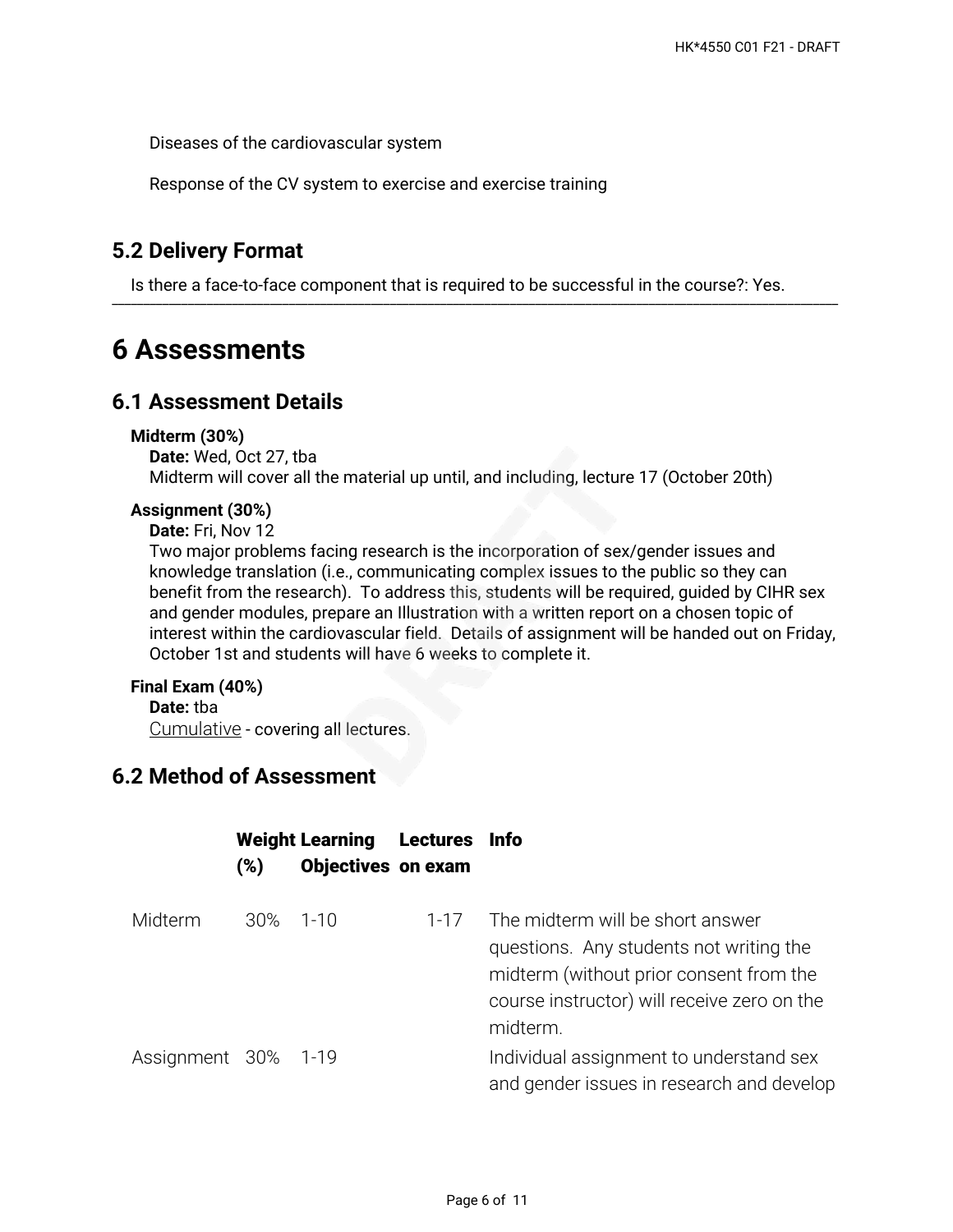|            | (%) | <b>Weight Learning</b><br><b>Objectives on exam</b> | <b>Lectures</b> | <b>Info</b>                                                                                                                                                                                                                                                                                                                                   |
|------------|-----|-----------------------------------------------------|-----------------|-----------------------------------------------------------------------------------------------------------------------------------------------------------------------------------------------------------------------------------------------------------------------------------------------------------------------------------------------|
|            |     |                                                     |                 | illustrations directed at understanding a<br>specific topic in cardiorespiratory<br>physiology.                                                                                                                                                                                                                                               |
| Final Exam | 40% | $1 - 19$                                            | $1 - 36$        | The final exam is cumulative. The final<br>exam will be a combination of short and<br>long answer questions and will also have<br>integrative questions. The final exam will<br>assess the students understanding of all<br>course content and their ability to integrate<br>and apply the various concepts presented<br>during the semester. |

## **7 Course Statements**

#### **7.1 Attendance Expectations**

Since lecture content will be assessed in the midterm and final exam, it is strongly encouraged that students attend all lectures. The structural overview of lectures will be made available on the website and students who have missed classes will need to interact with their fellow students to obtain the material. While appointments can be made to discuss course content with the instructor or TA, do not contact us requesting lecture notes for missed lectures. There will be a section online where you can post request for any missed lecture notes.

\_\_\_\_\_\_\_\_\_\_\_\_\_\_\_\_\_\_\_\_\_\_\_\_\_\_\_\_\_\_\_\_\_\_\_\_\_\_\_\_\_\_\_\_\_\_\_\_\_\_\_\_\_\_\_\_\_\_\_\_\_\_\_\_\_\_\_\_\_\_\_\_\_\_\_\_\_\_\_\_\_\_\_\_\_\_\_\_\_\_\_\_\_\_\_\_\_\_\_\_\_\_\_\_\_\_\_\_\_\_\_\_\_\_\_

# **8 Department of Human Health and Nutritional Sciences Statements**

#### **8.1 Academic Advisors**

If you are concerned about any aspect of your academic program:

• Make an appointment with a program counsellor in your degree program. <u>B.Sc.</u> [Academic Advising](https://bsc.uoguelph.ca/) or [Program Counsellors](https://www.uoguelph.ca/uaic/programcounsellors)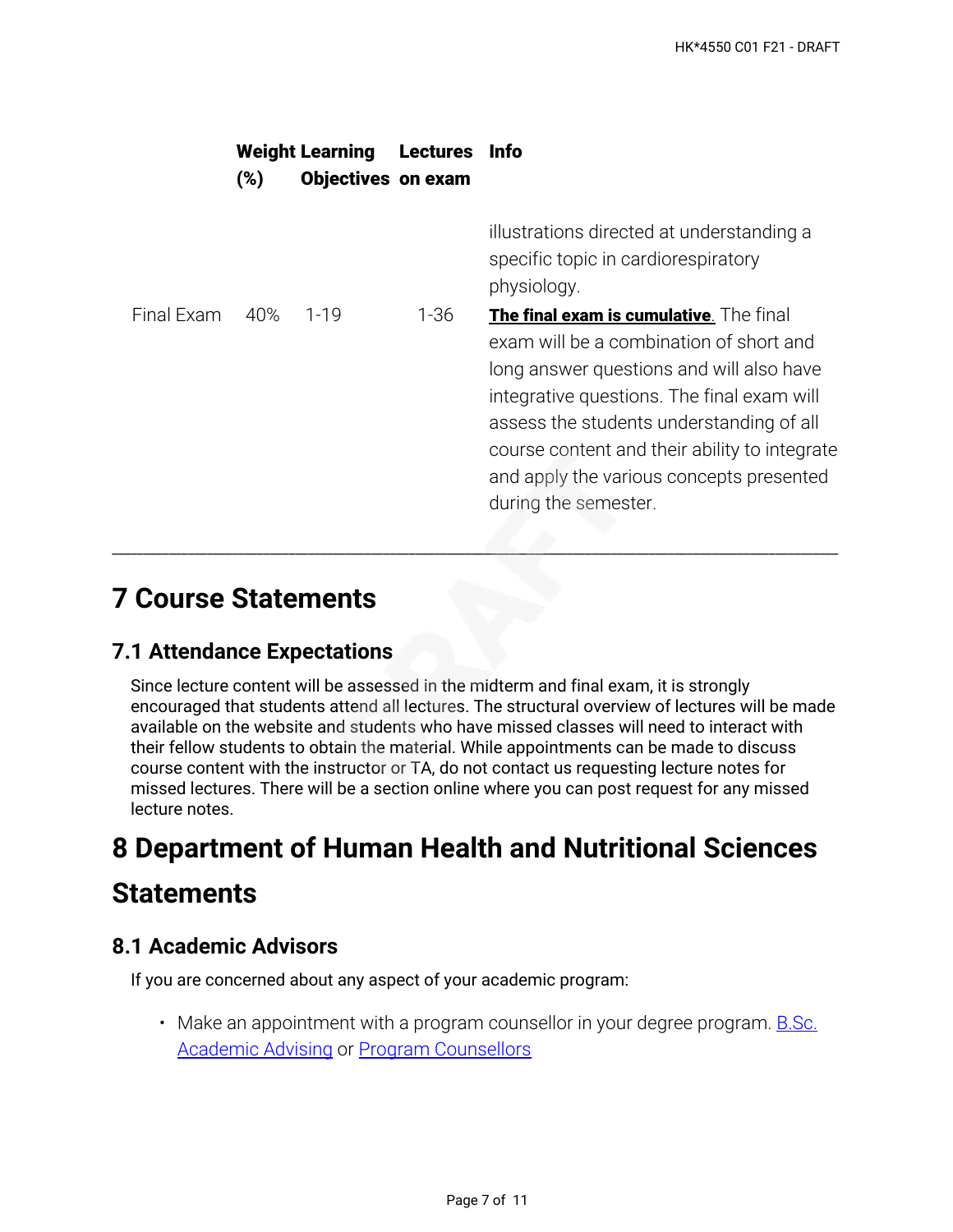#### **8.2 Academic Support**

If you are struggling to succeed academically:

- Learning Commons: There are numerous academic resources offered by the Learning Commons including, Supported Learning Groups for a variety of courses, workshops related to time management, taking multiple choice exams, and general study skills. You can also set up individualized appointments with a learning specialist. http://www.learningcommons.uoguelph.ca/
- Science Commons: Located in the library, the Science Commons provides support for physics, mathematic/statistics, and chemistry. Details on their hours of operations can be found at: http://www.lib.uoguelph.ca/getassistance/studying/chemistry-physics-help and http://www.lib.uoguelph.ca/getassistance/studying/math-stats-help

#### **8.3 Wellness**

If you are struggling with personal or health issues:

- Counselling services offers individualized appointments to help students work through personal struggles that may be impacting their academic performance. https://www.uoguelph.ca/counselling/
- Student Health Services is located on campus and is available to provide medical attention. https://www.uoguelph.ca/studenthealthservices/clinic
- For support related to stress and anxiety, besides Health Services and Counselling Services, Kathy Somers runs training workshops and one-on-one sessions related to stress management and high performance situations. http://www.selfregulationskills.ca/

### **8.4 Personal information**

Personal information is collected under the authority of the University of Guelph Act (1964), and in accordance with Ontario's Freedom of Information and Protection of Privacy Act (FIPPA) http://www.e-laws.gov.on.ca/index.html. This information is used by University officials in order to carry out their authorized academic and administrative responsibilities and also to establish a relationship for alumni and development purposes.

For more information regarding the Collection, Use and Disclosure of Personal Information policies please see the Undergraduate Calendar.

(https://www.uoguelph.ca/registrar/calendars/undergraduate/current/intro/index.shtml)

### **8.5 Course Offering Information Disclaimer**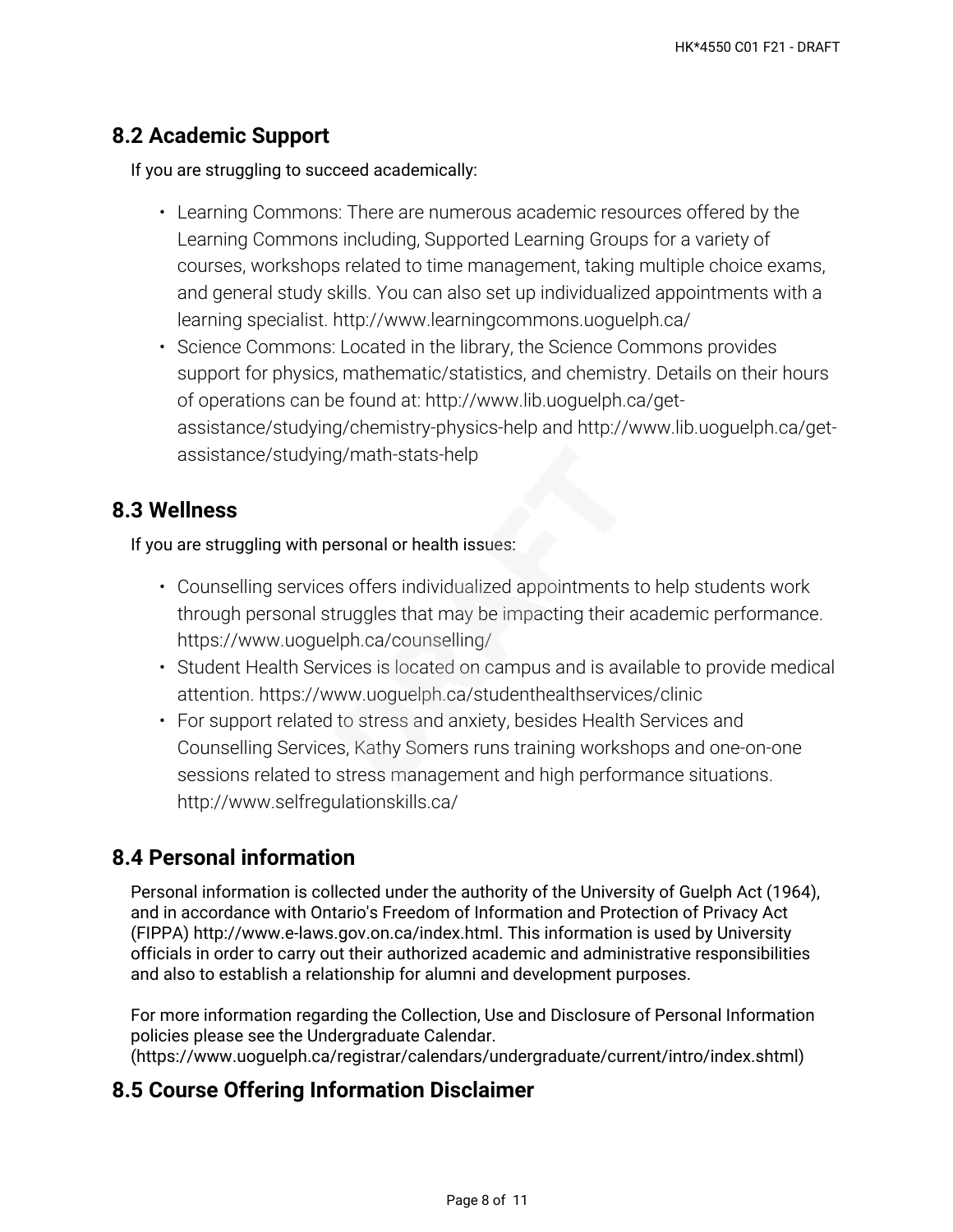Please note that course delivery format (face-to-face vs online) is subject to change up to the first-class day depending on requirements placed on the University and its employees by public health bodies, and local, provincial and federal governments. Any changes to course format prior to the first class will be posted on WebAdvisor/Student Planning as they become available.

## **9 University Statements**

#### **9.1 Email Communication**

As per university regulations, all students are required to check their e-mail account regularly: e-mail is the official route of communication between the University and its students.

#### **9.2 When You Cannot Meet a Course Requirement**

When you find yourself unable to meet an in-course requirement because of illness or compassionate reasons please advise the course instructor (or designated person, such as a teaching assistant) in writing, with your name, id#, and e-mail contact. The grounds for Academic Consideration are detailed in the Undergraduate and Graduate Calendars.

Undergraduate Calendar - Academic Consideration and Appeals https://www.uoguelph.ca/registrar/calendars/undergraduate/current/c08/c08-ac.shtml

Graduate Calendar - Grounds for Academic Consideration https://www.uoguelph.ca/registrar/calendars/graduate/current/genreg/index.shtml

Associate Diploma Calendar - Academic Consideration, Appeals and Petitions https://www.uoguelph.ca/registrar/calendars/diploma/current/index.shtml

### **9.3 Drop Date**

Students will have until the last day of classes to drop courses without academic penalty. The deadline to drop two-semester courses will be the last day of classes in the second semester. This applies to all students (undergraduate, graduate and diploma) except for Doctor of Veterinary Medicine and Associate Diploma in Veterinary Technology (conventional and alternative delivery) students. The regulations and procedures for course registration are available in their respective Academic Calendars.

Undergraduate Calendar - Dropping Courses https://www.uoguelph.ca/registrar/calendars/undergraduate/current/c08/c08-drop.shtml

Graduate Calendar - Registration Changes https://www.uoguelph.ca/registrar/calendars/graduate/current/genreg/genreg-regregchg.shtml

Associate Diploma Calendar - Dropping Courses https://www.uoguelph.ca/registrar/calendars/diploma/current/c08/c08-drop.shtml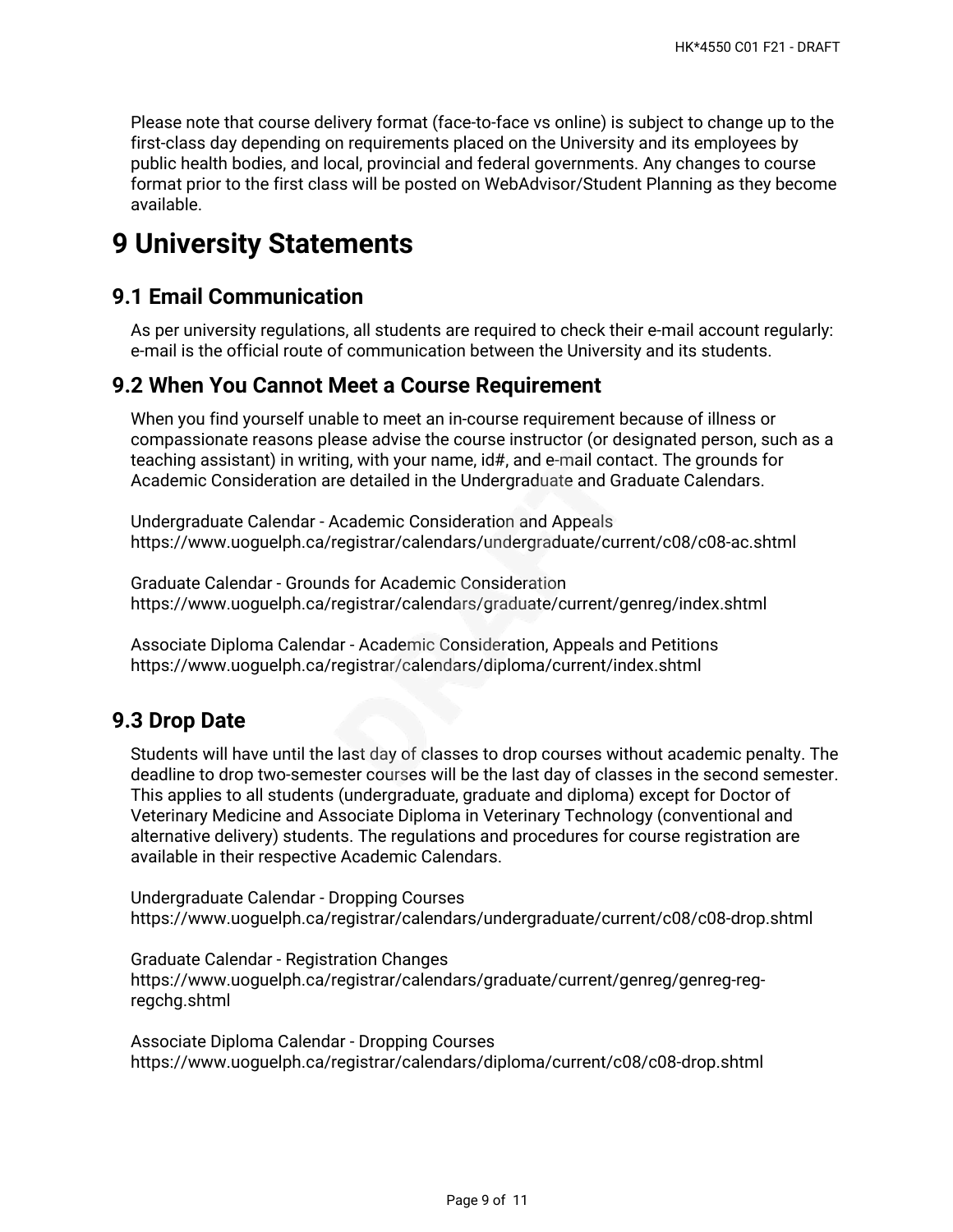#### **9.4 Copies of Out-of-class Assignments**

Keep paper and/or other reliable back-up copies of all out-of-class assignments: you may be asked to resubmit work at any time.

#### **9.5 Accessibility**

The University promotes the full participation of students who experience disabilities in their academic programs. To that end, the provision of academic accommodation is a shared responsibility between the University and the student.

When accommodations are needed, the student is required to first register with Student Accessibility Services (SAS). Documentation to substantiate the existence of a disability is required; however, interim accommodations may be possible while that process is underway.

Accommodations are available for both permanent and temporary disabilities. It should be noted that common illnesses such as a cold or the flu do not constitute a disability.

Use of the SAS Exam Centre requires students to book their exams at least 7 days in advance and not later than the 40th Class Day.

For Guelph students, information can be found on the SAS website https://www.uoguelph.ca/sas

For Ridgetown students, information can be found on the Ridgetown SAS website https://www.ridgetownc.com/services/accessibilityservices.cfm

### **9.6 Academic Integrity**

The University of Guelph is committed to upholding the highest standards of academic integrity, and it is the responsibility of all members of the University community-faculty, staff, and students-to be aware of what constitutes academic misconduct and to do as much as possible to prevent academic offences from occurring. University of Guelph students have the responsibility of abiding by the University's policy on academic misconduct regardless of their location of study; faculty, staff, and students have the responsibility of supporting an environment that encourages academic integrity. Students need to remain aware that instructors have access to and the right to use electronic and other means of detection.

Please note: Whether or not a student intended to commit academic misconduct is not relevant for a finding of guilt. Hurried or careless submission of assignments does not excuse students from responsibility for verifying the academic integrity of their work before submitting it. Students who are in any doubt as to whether an action on their part could be construed as an academic offence should consult with a faculty member or faculty advisor.

Undergraduate Calendar - Academic Misconduct https://www.uoguelph.ca/registrar/calendars/undergraduate/current/c08/c08 amisconduct.shtml

Graduate Calendar - Academic Misconduct